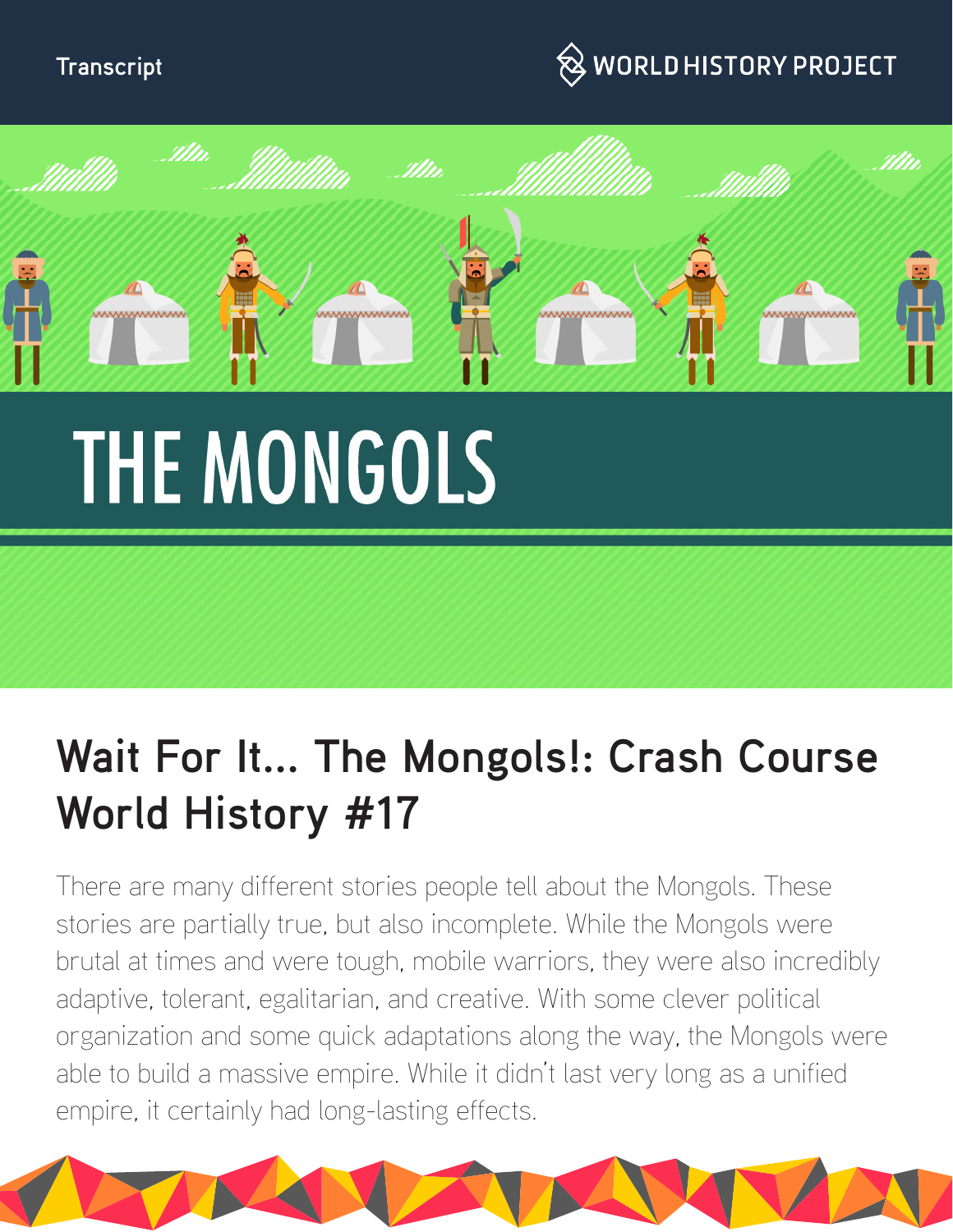

#### **00:01**

*Drawing of the Mongols with a speech bubble "we're the exception!"; video of Mongols riding on horseback, dragging bodies behind them, (fictional) movie footage of the Mongols destroying a village and riding horses on the plains*

*CCWH theme music plays*

#### **01:12**

*Video and photo footage of herders; people with large flocks of animals*

*Drawings of the Huns and the Xiongnu, both depict fierce warriors on horseback (Mongols' "we're the exception!" meme and video returns) Green points to a drawing of a Mongol warrior on the chalkboard, (the floopityflop is a decoration on the top of the warrior's helmet).*

**02:12** 

*Drawings of much larger pastoral groups – the Tatars and the Uyhgurs*

Hi, I'm John Green, this is Crash Course World History, and today we're going to discuss—wait for it—the Mongols!

So, you probably have a picture of the Mongols in your head. Yes, that's the picture: brutal, bloodthirsty, swarthy, humorously mustachioed warriors riding the plains, wearing fur, eating meat directly off the bone, saying, "Bar-bar-bar bar-bar-bar-bar." In short, we imagine the Mongol empire as stereotypically barbarian, and that's not entirely wrong. But if you've been reading recent world history textbooks, like we here at Crash Course have, you might have a different view of the Mongols, one that emphasizes the amazing speed and success of their conquests—how they conquered more land in 25 years than the Romans did in 400; how they controlled more than 11 million contiguous square miles.

And you may even have read that the Mongols basically created nations like Russia and even Korea. One historian has even claimed that the Mongols "smashed the feudal system" and created international law. Renowned for their religious tolerance, the Mongols, in this view, created the first great free-trade zone, like a crazy, medieval, Eurasian NAFTA. And that's not entirely wrong either. Stupid truth, always resisting simplicity.

So, remember herders? We talked about them back in episode one as an alternative to hunting and gathering or agriculture. Here are the key things to remember: One, nomads aren't Jack Kerouac. They don't just go on, like, random road trips. They migrate according to climate conditions so they can feed their flocks. Two, nomads don't generally produce manufactured goods, which means they need to trade, so they almost always live near settled people. And three, because they generally live close to nature and in harsh conditions, pastoralists tend to be tougher than diamond-plated differential calculus. Like, think of the Huns or the Xiongnu. Or the Mongols. Okay, Stan, that's enough, back to me. Stan, I am the star of the show, not the Mongols!

Hi, sorry about that. Right, so one last thing. Pastoral people also tend to be more egalitarian, especially where women are concerned. Paradoxically, when there's less to go around, humans tend to share more. And when both men and women must work for the social order to survive, there tends to be less patriarchal domination of women. Although Mongol women rarely went to war. I can't tell your gender, I mean, you've got the-the pants, but then you also have the-the floopityflop, so... That's the technical term, by the way—I'm a historian.

If you had to choose a pastoral, nomadic group to come out of central Asia and dominate the world, you probably wouldn't have chosen the Mongols. Because for most of the history we've been discussing, they just hung out in the foothills bordering the Siberian forest, mixing, herding, and hunting, quietly getting really good at archery and riding horses. Also, the Mongols were much smaller than other pastoral groups like the Tatars or the Uyghurs. And not to get, like, all Great Man History on you or anything, but the reason the Mongols came to dominate the world really started with one guy, Genghis Khan. Let's go to the Thought Bubble.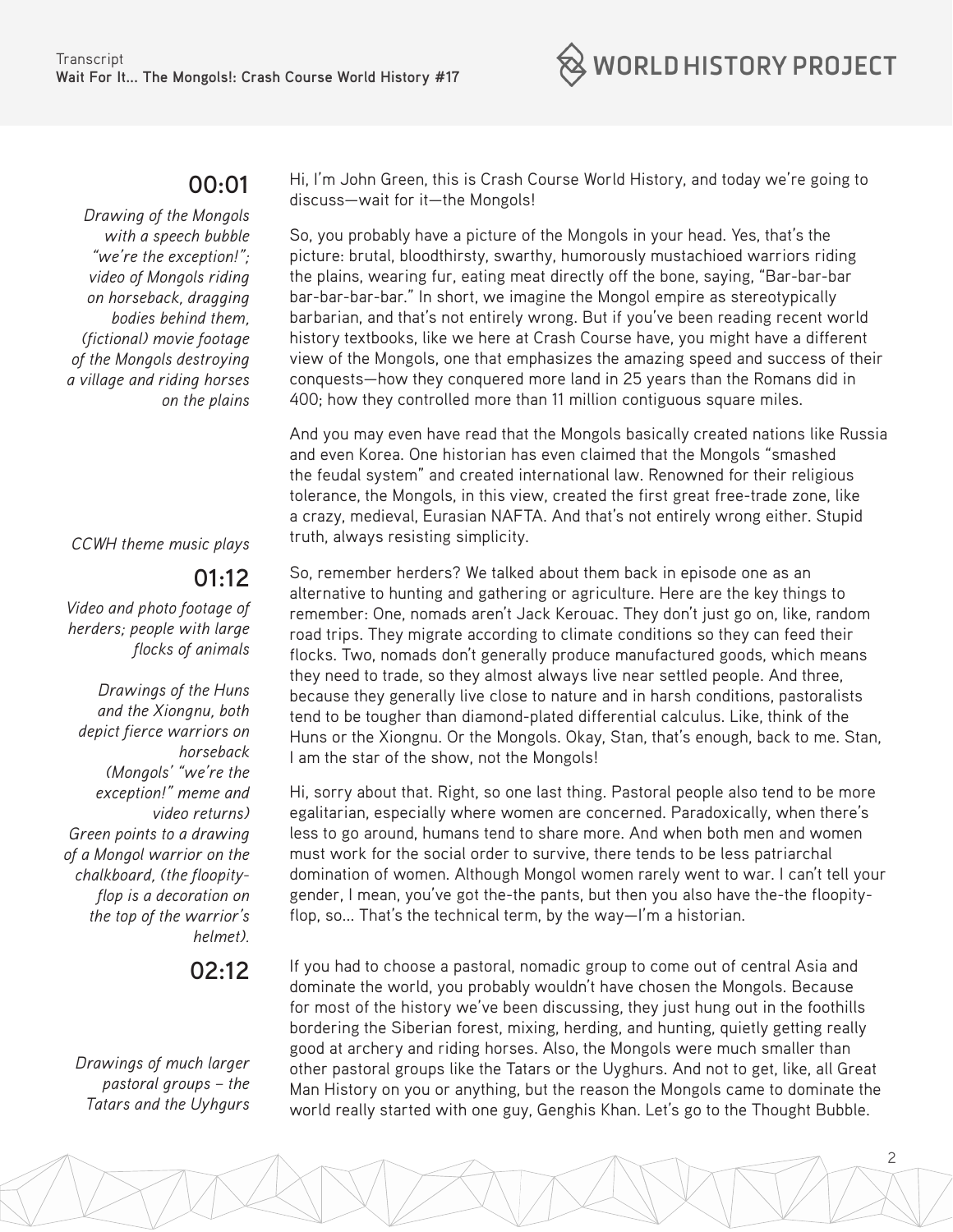

#### **02:40**

*Animation: Genghis Khan as a baby (then Tem ,jin), then as a teenager, stabbing his brother. Genghis Kahn's wife is kidnapped, and he sets off to rescue her, proving himself a fierce warrior Khan with a clan-leader's head on a pike*

#### **03:29**

*Tem, jin is cheered for and celebrated by the people*

*John Green as his younger self*

*Animated map shows Genghis Khan riding and his empire expanding over vast regions behind him*

#### **04:10**

*Montage of Mongolian artworks, some depicting battles, and some portraits*

*Harp music plays, Green moves into the gilded chair next to the fireplace (both of which have magically rolled into the scene)*

#### **04:45**

*John Green opens the compartment on top of the fireplace*

The story goes that Genghis or Chingus Khan was born around 1162 with the name Tem¸jin to a lowly clan. His father was poisoned to death, leaving Tem¸jin under the control of his older brothers, one of whom he soon killed during an argument. By 19 he was married to his first and most important wife, Bˆrte, who was later kidnapped. This was pretty common among the Mongols. Tem¸jin's mom had also been kidnapped. In rescuing his wife, Tem¸jin proved his military mettle, and he soon became a leader of his tribe, but uniting the Mongol confederations required a civil war—which he won, largely thanks to two innovations. First, he promoted people based on merit rather than family position; and second, he brought lower classes of conquered people into his own tribe while dispossessing the leaders of the conquered clans. Thus, he made peasants love him. The rich hated him, but they didn't matter anymore, because they were no longer rich.

With these two building-block policies, Tem¸jin was able to win the loyalty of more and more people, and in 1206 he was declared the Great Khan, the leader of all the Mongols—how? Well, the Mongols chose their rulers in a really cool way. A prospective ruler would call a general council called a kurultai, and anyone who supported his candidacy for leadership would show up on their horses, literally voting with their feet.

Mr. Green, Mr. Green! But horses don't have feet, they have hooves.

I hate you, Me from the Past. Also, no interrupting the Thought Bubble! After uniting the Mongols, Genghis Khan went on to conquer a lot of territory. By the time he died in his sleep in 1227, his empire stretched from the Mongol homeland in Mongolia all the way to the Caspian Sea. Thanks, Thought Bubble.

So, that's a pretty good-looking empire, and sure, a lot of it was pasture or mountains or desert, but the Mongols did conquer a lot of people too. And in some ways, with Genghis's death, the empire was just getting started. His son Ogˆdei Khan expanded the empire even more. And Genghis' grandson Mˆngke was the Great Khan in 1258 when Baghdad, the capital of the Abbasid Empire, fell to the Mongols. And another of Genghis' grandsons, Kublai Khan, conquered the Song Dynasty in China in 1279. And if the Mamluks hadn't stopped another of Genghis's grandsons at the battle of Ayn Jalut, they probably would have taken all of North Africa. Man, Genghis Khan sure had a lot of grandkids. Oh, it must be time for the Open Letter.

An open letter to Genghis Khan's descendants. Oh, but first, let's check what's in the secret compartment today. Oh, a noisemaker and champagne poppers. Stan, you know I suck at these. What's all this for? Oh, it's because it's a birthday party! Yay, happy birthday to Genghis Khan's descendants. How do I know it's your birthday, Genghis Khan's descendants? Because every day is your birthday. Because right now on the planet Earth, there are 16 million direct descendants of Genghis Khan, meaning that every day is the birthday of 43,000 of them. So, good news, Genghis Khan: your empire might be gone, but your progeny lives on. And on and on and on. Happy birthday! (blows) Best wishes, John Green.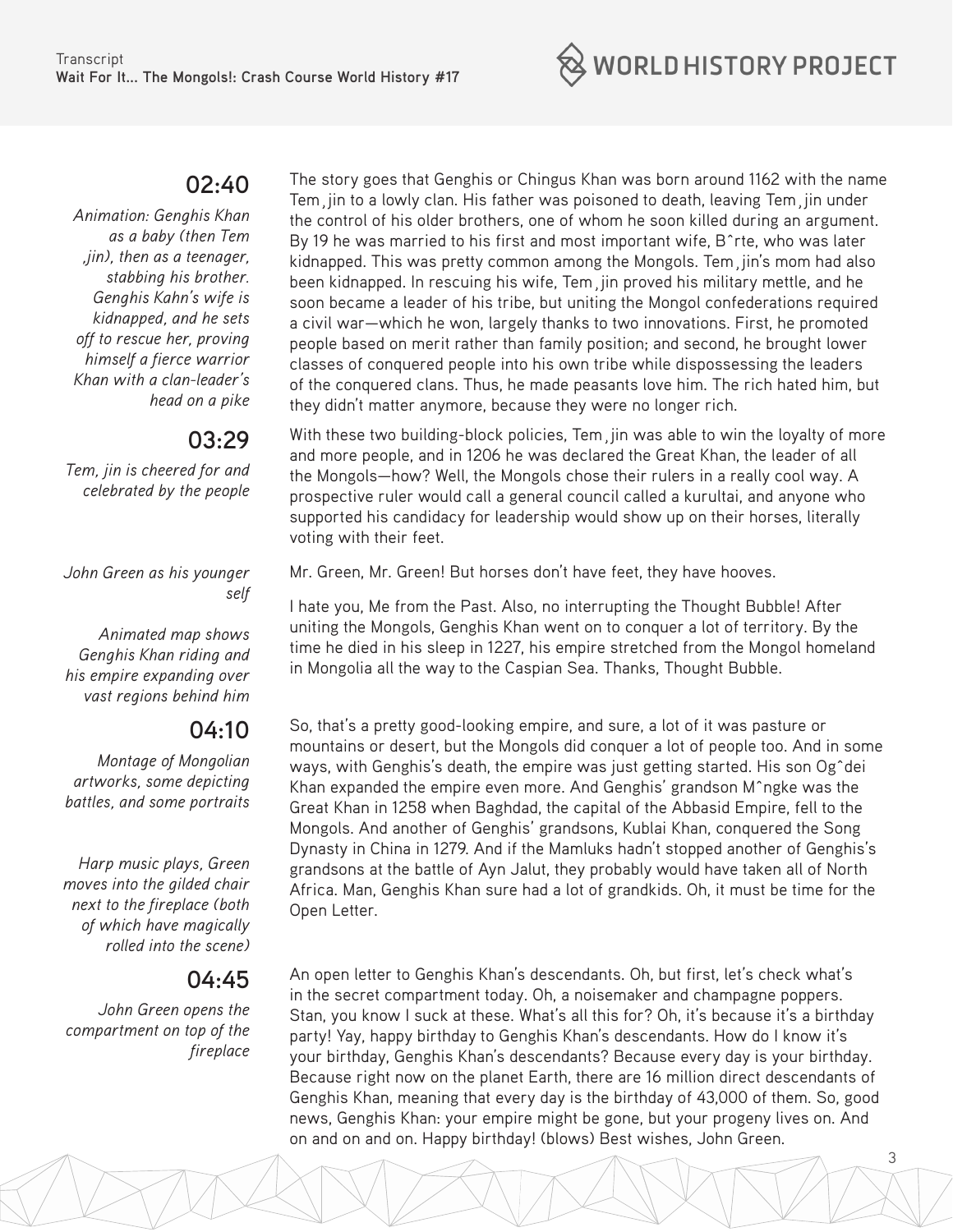

#### **05:29**

*Several artworks depict Mongolian armies*

#### **06:25**

*A drawing of Mongolians raiding a castle*

#### **06:55**

*Animation of travelers on camelback on the silk road trade routes*

*Text bubble: The Yam system was originally a free service for merchants. During the reign of Mongke Khan, widespread abuse of the Yam led authorities to impose a fee to use the system*

Unfortunately for the Mongols, those guys weren't always working together, because Genghis Khan failed to create a single political unit out of his conquests. Instead, after Genghis' death, the Mongols were left with four really important empires called khanates: the Yuan Dynasty in China, the Il-Khanate in Persia, the Chagatai Khanate in Central Asia, and the Khanate of the Golden Horde in Russia. If you remember all the way back to the Hellenistic period, this is similar to what happened to another good general who wasn't much for administration, Alexander the Great. Also, neither of them ever conquered India. The Mongols succeeded primarily because of their military skill. Genghis Khan's army, which never numbered more than 130,000, was built on speed and archery—just like this guy. Mongol mounted archers were like super-fast tanks compared to the foot soldiers and knights they were up against. "But wait," all the military history nerds are saying, "once people knew that the Mongols were coming, "why didn't they just hole up in castles and forts? It's not like the Mongols had flying horses." Except they did—they didn't? Stan, why are you always making history boring?

So the Mongols apparently didn't have flying horses, but they were uncommonly adaptable. So even though they'd never seen a castle before they started raiding, they became experts at siege warfare by interrogating prisoners. And they also adopted gunpowder—probably introducing it to Europeans—and they even built ships so they could attack Japan. That might have worked too, except there happened to be a typhoon. Also, people were terrified of the Mongols. Often cities would surrender the moment the Mongols arrived, just to escape slaughter. But of course that only happened because there were occasions when the Mongols, did, you know, slaughter entire towns.

So with all that background, let us return to the question of Mongol awesomeness. First, five arguments for awesome. One, the Mongols really did reinvigorate cross-Eurasian trade. The Silk Road trading routes that had existed for about a thousand years by the time the Mongols made the scene had fallen into disuse, but the Mongols valued trade because they could tax it, and they did a great job of keeping their empire safe. It was said that a man could walk from one end of the Mongol empire to the other with a gold plate on his head without ever fearing being robbed.

Two, the Mongols increased communication through Eurasia by developing this Pony Express-like system of way stations with horses and riders that could quickly relay information. It was called the Yam system, and it also included these amazing bronze passports, which facilitated travel.

Three, another thing that traveled along the Mongol trade routes was cuisine. For example, it was because of the Mongols that rice became a staple of the Persian diet, which I mention entirely because I happen to like Persian food.

**07:46** Four, the Mongols forcibly relocated people who were useful to them, like artists and musicians and especially administrators. As you can imagine, the Mongols weren't much for administrative tasks like keeping records, so they found people who were good at that stuff and just moved them around the empire. This created the kind of cross-cultural pollination that world historians these days get really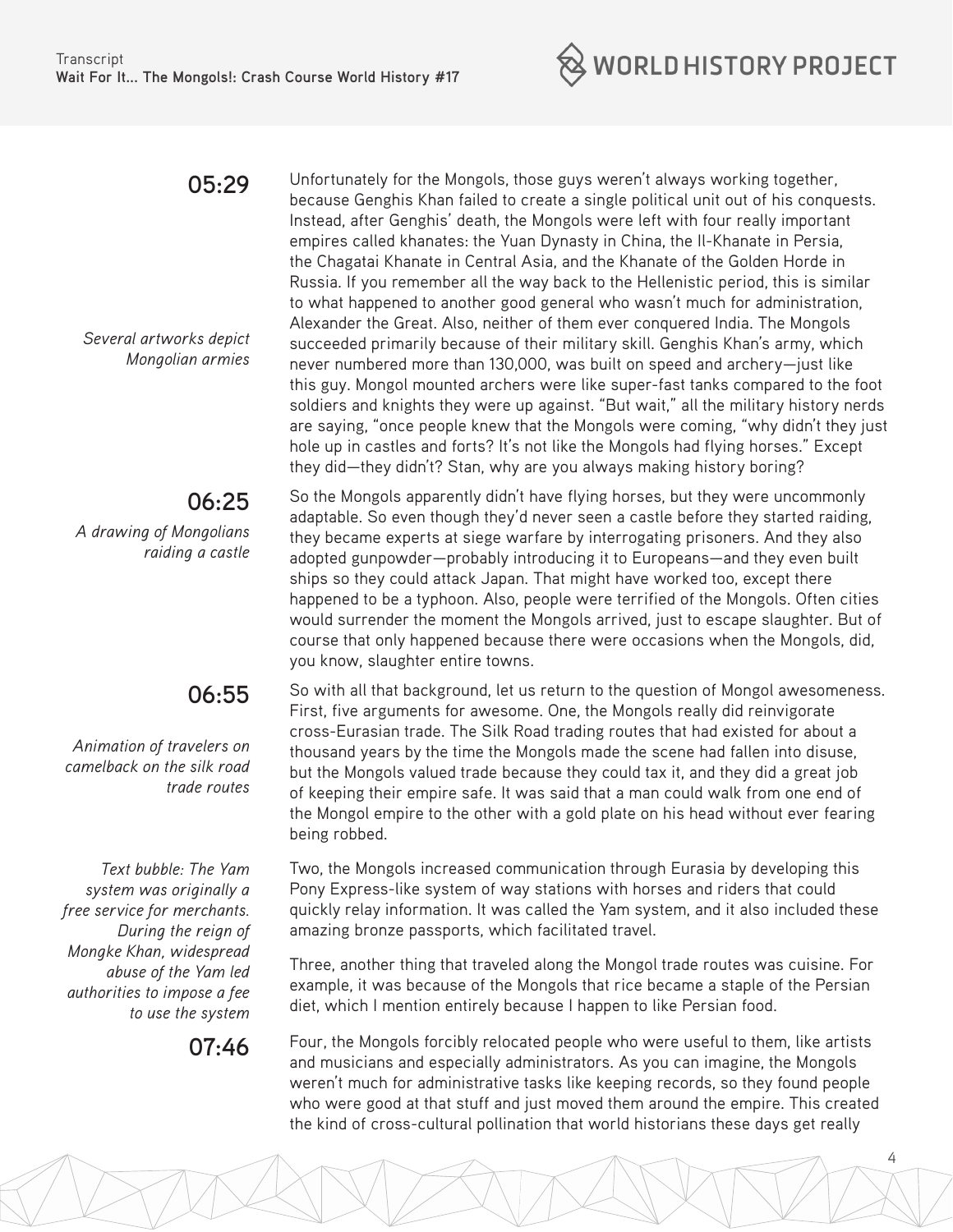excited about.

And five, the Mongols were almost unprecedentedly tolerant of different religions. They themselves were shamanists, believing in nature spirits, but since their religion was tied to the land from which they came, they didn't expect new people to adopt it, and they didn't ask them to. So you could find Muslims and Buddhists and Christians and people of any other religion you can think of prospering throughout the Mongol empire. And it's that kind of openness that has led historians to go back and reevaluate the Mongols, seeing them as kind of a precursor to modernity.

#### **08:29**

*Early drawing of the movie Conan the Barbarian which "was created by Robert E. Howard in the 1930s"*

*Fictional video footage of the Mongols violently conquering cities*

#### **09:08**

*Drawing of the Ming Dynasty*

*Painted depiction of the Mongols throwing plagued bodies over a wall*

#### **10:04**

*Mongols' "we're the exception!" meme and video returns* But there is another side of the story that we should not forget, so here are five reasons why the Mongols might not be so great. One, here is Genghis Khan's definition of happiness: "The greatest happiness is to vanquish your enemies, "to chase them before you, to rob them of their wealth, "to see those dear to them bathed in tears, to clasp to your bosom their wives and daughters." Off-topic, but if that quote rings a bell, it might be because Oliver Stone blatantly plagiarized Genghis Khan in the movie "Conan the Barbarian."

Two is an extension of one. The Mongols were seriously brutal conquerors. I mean, not uniquely brutal, but still. The Mongols destroyed entire cities, and most historians estimate the numbers they killed to be in the millions.

Three, their empire didn't last. Within 80 years they'd left China and been replaced by a new dynasty, the Ming. And in Persia they blended in so completely that by the 15th century, they were totally unrecognizable. I mean, they'd even taken up agriculture! Agriculture, the last refuge of scoundrels who want to devote their lives to working instead of skoodilypooping. They also weren't particularly interested in artistic patronage or architecture. I mean, your palace may last forever, but my yurt can go anywhere.

Five, the Mongols were probably responsible for the Black Death. By opening up trade, they also opened up vectors for disease to travel, in the case of the plague, via fleas infected with Yersinia pestis. And at least according to one story, the Mongols intentionally spread the plague by catapulting their plague-ridden cadavers over the walls of Kaffa in the Crimea. While this primitive act of biological warfare might have happened, it's unlikely to be what actually spread the plague. More likely it was the fleas on the rats in the holds of Black Sea ships that were trading with Europe. But that trade only existed because of the Mongols.

All right, Stan, one last time—cue the Mongoltage.

So the Mongols promoted trade, diversity, and tolerance, and they also promoted slaughter and senseless destruction. And what you think about the Mongols ends up saying a lot about you: Do you value artistic output over religious diversity? Is imperialism that doesn't last better or worse than imperialism that does? And are certain kinds of warfare inherently wrong? If you think those are easy questions to answer, then I haven't been doing my job. Regardless, I look forward to reading your answers in comments. Thanks for watching, and I'll see you next week.